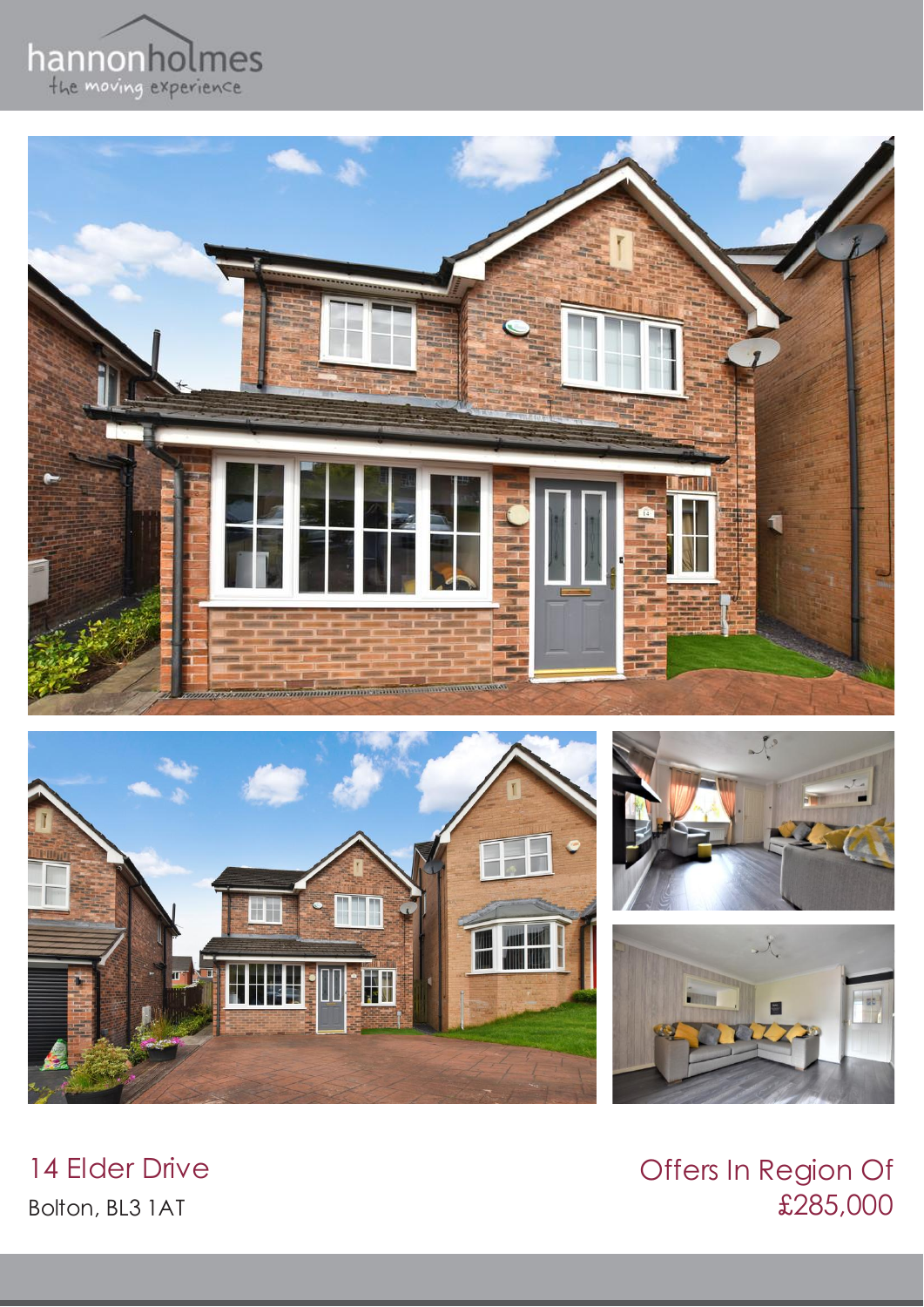## Property Features

- 3/4 Bedroom Detached Property for sale
- Garage conversion
- New en-suite to Bedroom One
- Off road parking for approx. 2 vehicles
- Three double bedrooms
- Fantastic family home
- Counil Tax C
- FREEHOLD PROPERTY
- EPC Rating C
- NO UPWARD CHAIN

## **STEP INSIDE**

Take a look at this lovely family home ……………. You will certainly not be disappointed. The current owners have up kept this beautiful home to a good standard. Located on a quiet residential cul de sac position, this property is perfect for families wanting a safe environment for their children to play out.

This lovely, 3/4 Bedroom Detached home is beautifully presented and perfect for family living, on a much sought after development in Darcy Lever. The accommodation on offer briefly consists of; entrance hallway, Lounge, open plan Kitchen/Diner, Garage Conversion (2nd reception or 4th bedroom with ensuite), Three Bedrooms (En-suite to bedroom one) Bathroom, Low maintenance Gardens to the front and rear and a double driveway.

The Lounge is located to the front of the property offering; fitted laminate flooring, ceiling light, double glazed window providing natural light throughout the room and there is plenty of space for living room furnishings. Further features include, TV aerial, telephone point, feature electric fireplace and storage cupboard.

Following on into the lovely open plan Kitchen/Diner, which is a great size and would accommodate plenty of furniture. This room is ideal for entertaining guests or having a nice quiet meal with the family on the bespoke dining area or the breakfast table which can seat approx 5 people. The room also gives you access via double glazed French Doors onto the rear garden.







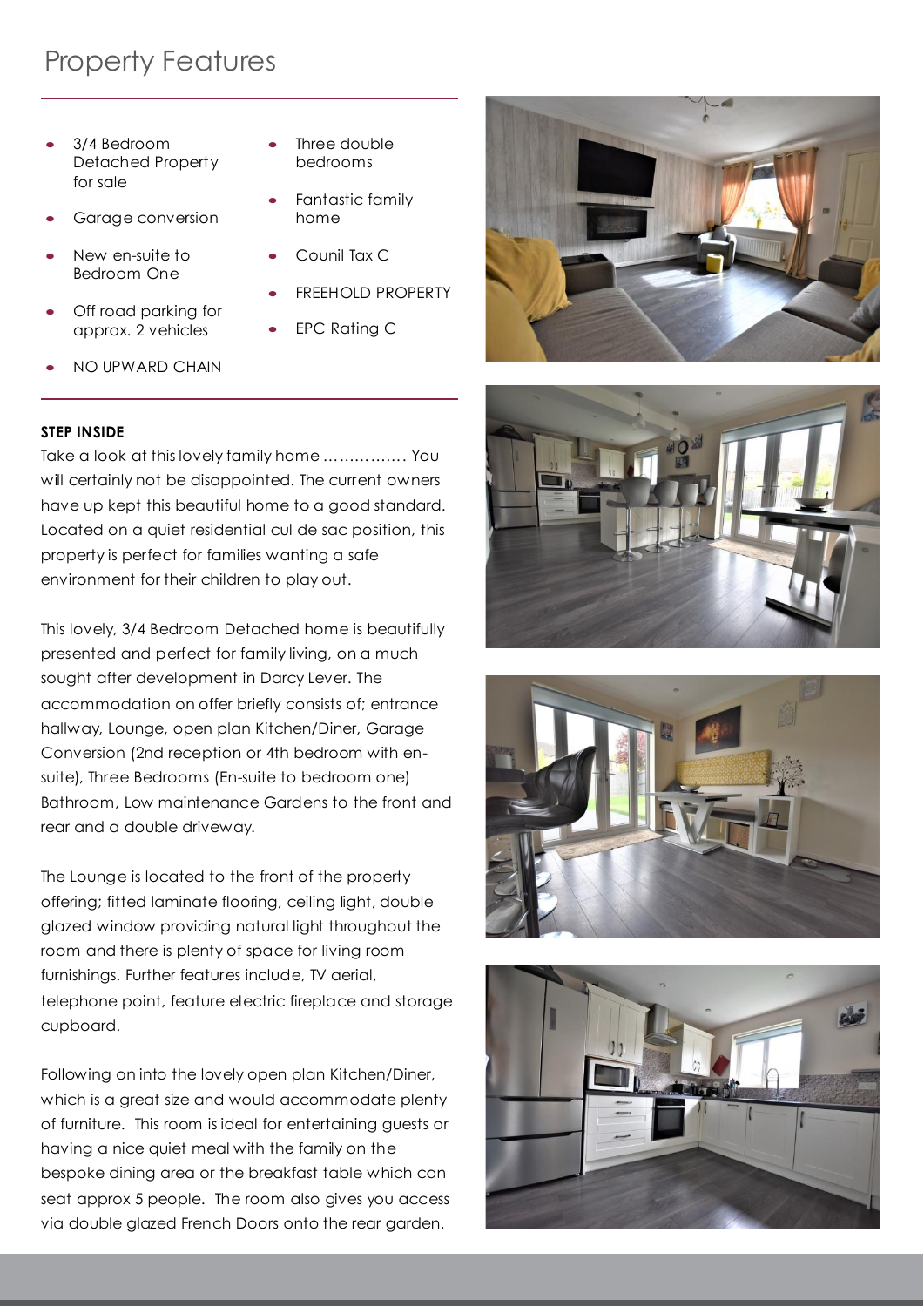The kitchen is located to the rear aspect offering, a range of grey shaker style wall and base units with complementary work surfaces. Further features to this lovely kitchen include, built in electric oven, gas hob with overhead extractor, integrated dishwasher and washing machine, space for an American fridge/freezer, double glazed window, spotlights, laminate flooring and feature splash back wallpaper. The kitchen also gives you access out to the side of the property.

The garage has been converted into a second reception room/fourth bedroom with access to an ensuite. The room could easily be reconfigured back to a garage, should you wish. The room is currently being used as an office/playroom, however has been a bedroom previously. The added benefit to this room is the en-suite which includes a shower cubicle, W/C and wash basin.

Rising to the first floor now, where you are greeted with three bedrooms (en-suite to bedroom one) and a family bathroom. The landing area features, a fitted carpet, ceiling light, loft access and access into all three bedrooms and the bathroom. The loft features good quality pull down ladders, is fully boarded with electrics and lighting.

Bedroom One is located to the rear aspect, featuring a fitted carpet, ceiling light, double glazed window, built in double wardrobes and plenty of space for bedroom furnishings. There is also a newly fitted shower cubicle to the en-suite, that also includes a W/C and wash basin.

Bedroom Two is located to the front aspect, featuring a fitted carpet, ceiling light, double glazed window and plenty of space for bedroom furnishings.

Bedroom Three is located to the front aspect, offering a fitted carpet, ceiling light, double glazed window and space for bedroom furnishings. This room is currently being used as an office.

The main bathroom features a white suite including a bath, WC and wash basin. unit. Further features include, partly tiled walls, vinyl flooring, extractor fan, frosted double glazed window and a wall mounted radiator.

Externally, to the front of the property you will find a concrete imprinted double driveway, ideal for off road